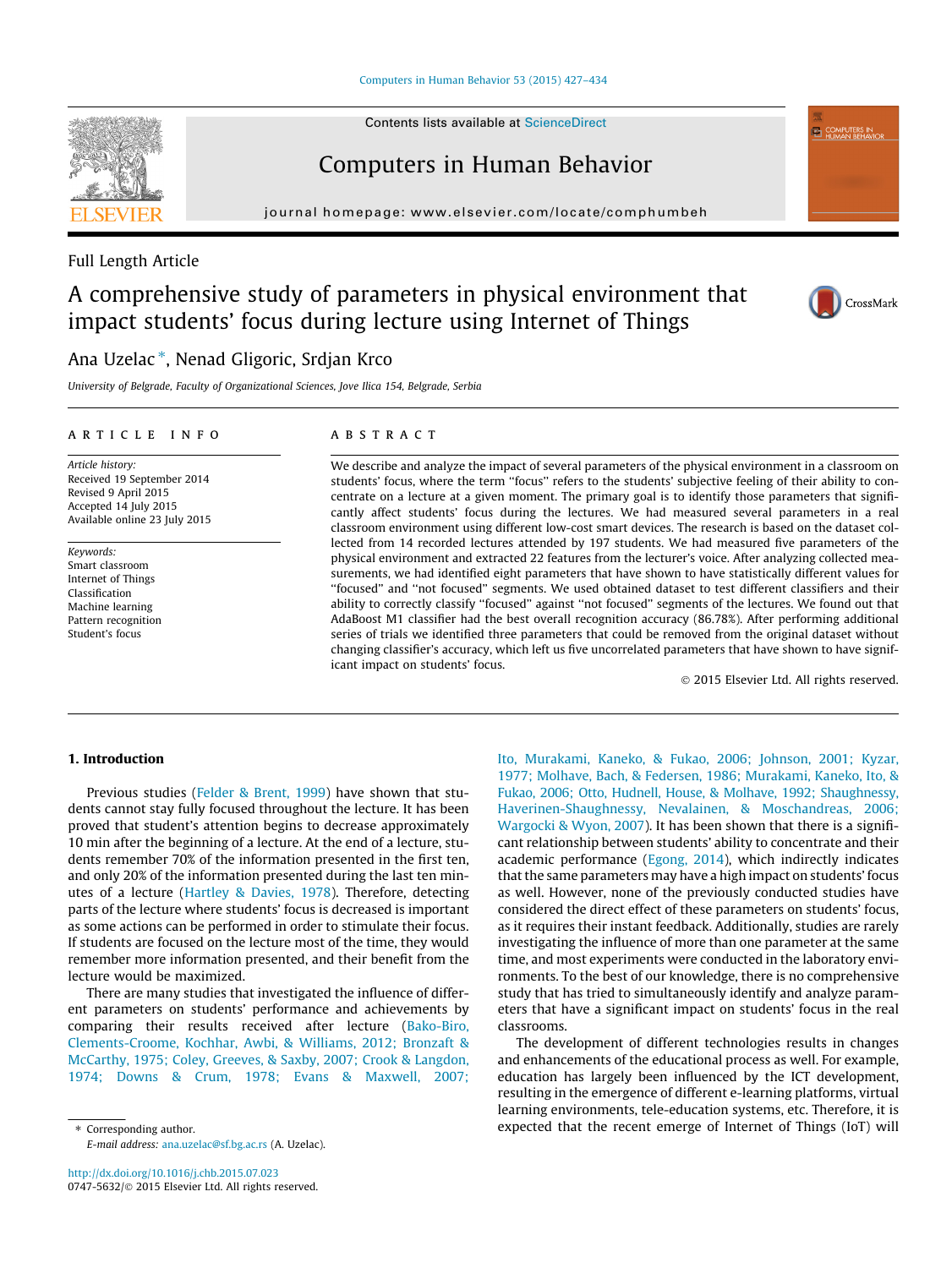change the teaching and learning process as well. As this concept is new, many standards for its key components are still missing. One of the organizations that promotes a unified approach to the development of technical standards defines Internet of Things ''as a global infrastructure for the information society, enabling advanced services by interconnecting (physical and virtual) things based on existing and evolving interoperable information and communication technologies'' ([ITU-T, 2015](#page-6-0)). Everything is based on a ''thing'' which can be defined as ''object of the physical world (physical things) or the information world (virtual things), which is capable of being identified and integrated into communication networks'' ([ITU-T, 2015](#page-6-0)). General device is defined as a ''device that has embedded processing and communication capabilities and may communicate with the communication networks via wired or wireless technologies'', including ''equipment and appliances for different IoT application domains, such as industrial machines, home electrical appliances, and smart phones'' [\(ITU-T, 2015](#page-6-0)). The range of new applications based on the IoT technology is broad and diverse, i.e. e-health, traffic, environmental monitoring, smart homes, smart classrooms, etc. This paper focuses on using IoT in smart classrooms. Smart classrooms can be defined as intelligent environments equipped with an assembly of many different kinds ''of hardware and software modules such as projectors, cameras, sensors, face recognition module'', and many more [\(Xie, Shi, Xu,](#page-7-0) [& Xie, 2001](#page-7-0)). In our case, a smart classroom is equipped with a set of sensors able to monitor parameters of the physical environment (for example  $CO<sub>2</sub>$ , temperature, humidity, noise) and a Bluetooth headset used to capture lecturer's voice. The aim of this study is to identify parameters of the physical environment in a classroom and evaluate their influence on students' focus. Selected parameters will be later used to implement smart classroom system that would be able to determine in real-time if the classroom environment is optimized to maximize student's ability to concentrate on a lecture at a given moment.

The main contributions of this manuscript are: (1) An innovative approach to analyze the impact of different parameters in the physical environment on students' focus, (2) Identification and the comprehensive analysis of the parameters in the physical environment that influence students' focus, (3) to the best of our knowledge this is the first attempt to measure, analyze and correlate features extracted from the lecturer's voice with the students' focus.

#### 1.1. Literature review

Nowadays learning is becoming more interactive and modern classrooms are expected to be more student-centric. Learning Management System (LMS) is continually being improved by applying innovations from ICT field, such as integrating m-learning [\(Bogdanovic, Barac, Jovanic, Popovic, & Radenkovic,](#page-6-0) [2014\)](#page-6-0), cloud computing ([Despotovic-Zrakic, Simic, Labus, Milic, &](#page-6-0) [Jovanic, 2013](#page-6-0)), or gLearning [\(Lytras & Ordoñez de Pablos, 2011\)](#page-6-0). LMS is opening to Personal Learning Environment (PLE) ([García-Peñalvo, Conde, Alier, & Casany, 2011\)](#page-6-0), where PLE represents rather a new approach to the use of new technology in learning than a piece of software ([Attwell, 2007\)](#page-6-0). PLE is learner-centric and enables learners to have the control over the learning environment. Proposed PLE frameworks uses different technologies, such as mobile phones ([Attwell, Cook, & Ravenscroft, 2009\)](#page-6-0), Web 2.0 tools [\(Kompen, Edirisingha, & Monguet, 2009; Rahimi, Van den](#page-6-0) [Berg, & Veen, 2015\)](#page-6-0), distributed Web 2.0 tools ([Juarros, Ibáñez, &](#page-6-0) [Crosetti, 2014\)](#page-6-0), social semantic web technologies ([Halimi,](#page-6-0) [Seridi-Bouchelaghem, & Faron-Zucker, 2014\)](#page-6-0), and cloud services ([Rizzardini, Linares, Mikroyannidis, & Schmitz, 2013\)](#page-7-0). Furthermore, some researchers tried to blend personalized and conversational learning methods in classroom contexts [\(Atif,](#page-6-0) [2013\)](#page-6-0) while others proposed a service-based approach to define mobile personal learning environments that facilitate communication with institutional learning platforms ([Conde, García-Peñalvo,](#page-6-0) [Alier, & Piguillem, 2013\)](#page-6-0).

There are still very few studies that use IoT in the learning environments. Applications are mostly related to using technologies such as RFID or NFC for locating students and calculating their attendances ([Chang, 2011; Shen, Wu, & Lee, 2014](#page-6-0)). In another application, IoT is used in synergy with crowdsourcing to create a model for smart e-learning environment, where students can provide preferred values of environmental variables that can later be used for creating optimal learning environment [\(Simic,](#page-7-0) [Stavenovic, & Djuric, 2014\)](#page-7-0).

Another smart classroom environment that is based on IoT technology presents a system that is capable to detect the level of students' interest in near real-time with the accuracy of 80% ([Gligoric, Uzelac, Krco, Kovacevic, & Nikodijevic, 2015](#page-6-0)). During the experiment, the behavior of the students was monitored using a camera and a broadband microphone while lecturer's activity was measured by an accelerometer (built in a smartphone placed in his/her pocket). The stress in this study was on monitoring students and their activities while in the current work we have focused on monitoring environmental parameters. In addition, the present study is oriented to determine the impact of different environmental parameters on students' focus that will altogether with the previously determined level of students' interest enable us to better assess the lecture quality.

Another smart classroom environment related to this study is a classroom equipped with emotion monitoring system which is able to detect students' attention and emotion in real time [\(Luo,](#page-6-0) [Zhou, Wang, & Shen, 2009\)](#page-6-0). Student's attention is recognized by detecting and analyzing student's eye movement while student's emotion is recognized by short and long term features of speech. The system is able to give the lecturer an instant feedback if students are actively involved in the presentation. It is strictly designed for distance learning and is not intended to be used in ''face-to-face'' teaching.

There are few studies that investigate or review influence of more than one parameter on student's concentration, performance and/or achievements ([Howarth & Hoffman, 1984; Mendell &](#page-6-0) [Heath, 2005; Wargocki & Wyon, 2007](#page-6-0)). One such study investigated the influence of different weather variables on concentration; it was concluded that three predictor variables for concentration, in order of importance, were: humidity, temperature, and hours of sunshine [\(Howarth & Hoffman, 1984\)](#page-6-0).

Different studies have been conducted to find the relationship between one of the parameters of the physical environment and students' performance or achievements. Parameters that have been explored so far include temperature [\(Pepler & Warner, 1968;](#page-7-0) [Pilman, 2001; Schoer & Shaffran, 1973; Wargocki & Wyon 2007;](#page-7-0) [Wyon, 1970\)](#page-7-0), air quality ([Bako-Biro et al., 2012; Coley et al.,](#page-6-0) [2007; Ito et al., 2006; Molhave et al., 1986; Murakami et al.,](#page-6-0) [2006; Otto et al., 1992; Shaughnessy et al., 2006; Wargocki &](#page-6-0) [Wyon, 2007\)](#page-6-0), and environment noise ([Bronzaft & McCarthy,](#page-6-0) [1975; Crook & Langdon, 1974; Downs & Crum, 1978; Evans &](#page-6-0) [Maxwell, 2007; Johnson, 2001; Kyzar, 1977](#page-6-0)).

Numerous studies confirmed the negative impact of inadequate temperature on student's performance [\(Pepler & Warner, 1968;](#page-7-0) [Pilman, 2001; Schoer & Shaffran, 1973; Wargocki & Wyon, 2007;](#page-7-0) [Wyon, 1970\)](#page-7-0). Other studies are oriented to air quality, where the term ''air quality'' refers to the existence of specific gases or volatile organic compounds (VOC), amount of  $CO<sub>2</sub>$  as well as ventilation rates that supply a classroom with the outdoor air. A great number of studies support the statement that either low ventilation rate or high level of  $CO<sub>2</sub>$  has negative impact on student's performance ([Bako-Biro et al., 2012; Coley et al., 2007; Ito et al., 2006;](#page-6-0)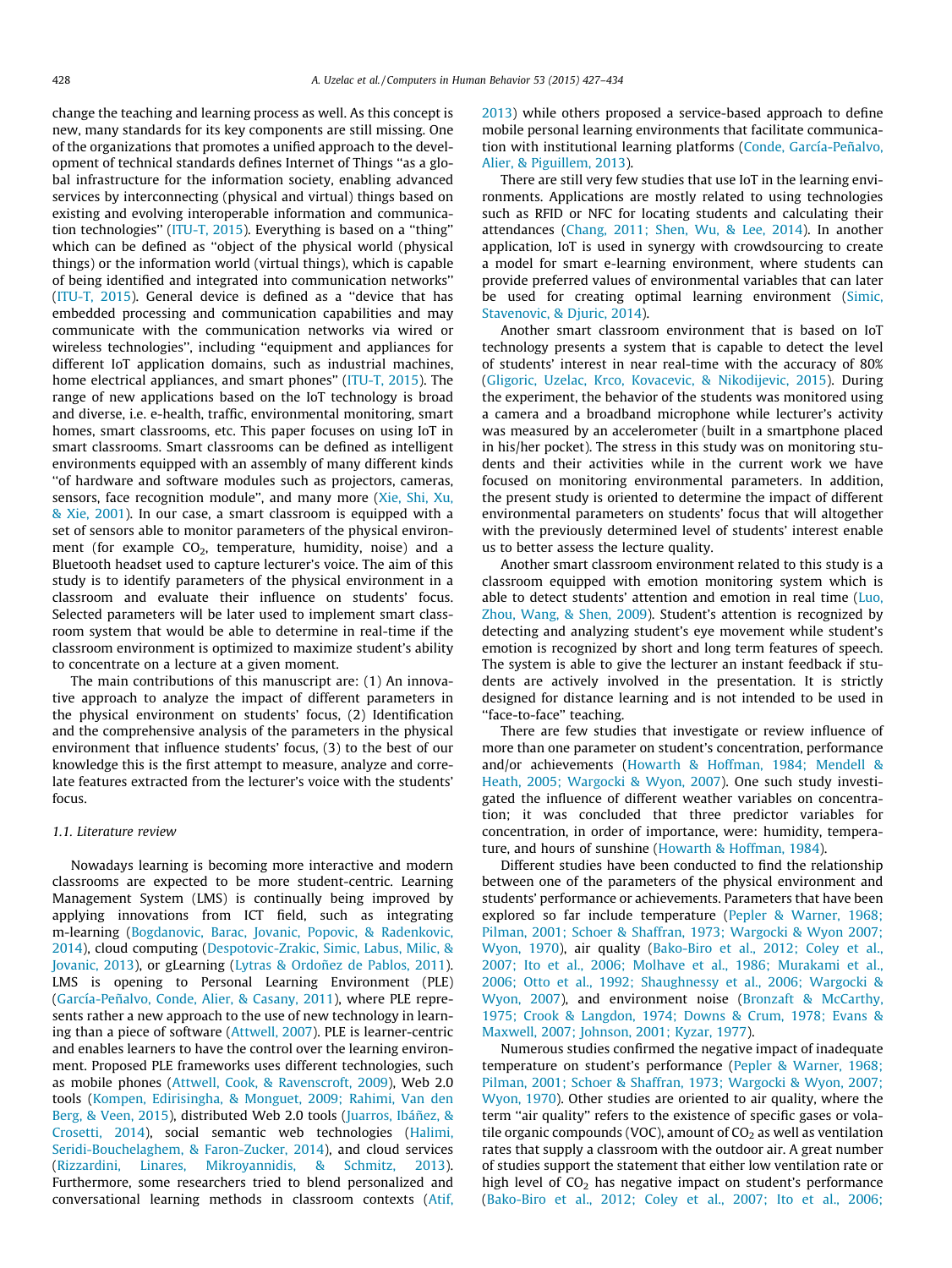[Murakami et al., 2006; Shaughnessy et al., 2006; Wargocki &](#page-6-0) [Wyon, 2007\)](#page-6-0). Some works have investigated the influence of VOC on performance ([Molhave et al., 1986; Otto et al., 1992](#page-6-0)) and concluded that exposure to the higher values of VOC impaired sub-jects' ability to concentrate ([Molhave et al., 1986](#page-6-0)), while lower values of VOC had no influence [\(Otto et al., 1992\)](#page-7-0).

Noise is one of the most investigated parameters that affect the learning process, and many experiments have been conducted to find the relationship between the noise and the student's ability to perform various cognitive tasks. It is generally accepted that any kind of noise has a negative impact on academic performance ([Bronzaft & McCarthy, 1975; Crook & Langdon, 1974; Downs &](#page-6-0) [Crum, 1978; Evans & Maxwell, 2007; Johnson, 2001; Kyzar,](#page-6-0) [1977\)](#page-6-0). When noise levels are high, a lecturer is frequently interrupted and forced to repeat some parts of a lesson that leads to time lost ([Crook & Langdon, 1974; Kyzar, 1977](#page-6-0)). In addition, noise disables transfer of information between a teacher and students. It has been confirmed that the level of noise, more specifically – echo – has a significant impact on students' concentration and could lead to the lesson misinterpretation ([Johnson, 2001](#page-6-0)). Additionally, it has been shown that the student needs more effort to process teacher's voice when the noise level is high ([Downs & Crum, 1978](#page-6-0)).

From the previous work, it can be concluded that there are similar researches with the aim to assess the influence of the psychical environmental parameters to students' achievements and performances. The correlation between students' focus during the lecture and their performances and/or achievements exists [\(Egong, 2014\)](#page-6-0), but our aim was to directly quantify parameters that influence students' focus during the lecture. Beside the parameters that were already analyzed in the previous studies, we suspected that there are additional ones that we have examined in this study.

#### 1.2. Selecting parameters

Previous studies provide a range of potential environmental parameters that have been confirmed to influence students' performance and achievements such as temperature, humidity, air pressure, noise level, and level of  $CO<sub>2</sub>$ . As previously mentioned, lower levels of VOC do not affect performance ([Otto et al., 1992](#page-7-0)), and concentration of VOCs generally found in indoor environments are even lower than the studied concentration, therefore we conclude that levels of VOC commonly found in classroom environments cannot significantly affect students' focus. All previously mentioned parameters can be monitored using different sensors; we decided to track all of them in order to identify and select those with the most significant impact.

Previously conducted researches shown that the lecturers have a great impact on students' ability to concentrate. It has been confirmed that a lecturer can affect students achievement and satisfaction through her/his expressive behaviors ([Murray, 1997](#page-7-0)), which can be expressed through different behavioral channels such as the face, speech, the body, and tone of the voice ([Ambady &](#page-6-0) [Rosenthal, 1992\)](#page-6-0). Many studies reported that analyzing non-linguistic vocal features such as pitch, rhythm, energy, speech rate, intonation, perceptual loudness and voice quality can give us a great insight of speaker's emotional state [\(Batliner, Fischer,](#page-6-0) [Huber, Spilker, & Noth, 2003; Fairbanks & Pronovost, 1939;](#page-6-0) [Fernandez, 2004; Huang, Chen, & Tao, 1998; Huber et al., 2000;](#page-6-0) [Lee & Narayanan, 2002; Williams & Stevens, 1981](#page-6-0)), which may influence students' engagement during lecture and their success in the classroom ([Zembylas & Schutz, 2009](#page-7-0)). The number of features that can be extracted from a speech signal is nearly unlimited. We decided to use social signaling measures proposed by [Pentland \(2004\)](#page-7-0), which have proved to have great success in very different situations: predicting outcomes in interactions such as

#### Table 1

| List of measured parameters. |  |
|------------------------------|--|
|------------------------------|--|

| Parameter                                                                 | Device used for measurement/recording                                                                            |
|---------------------------------------------------------------------------|------------------------------------------------------------------------------------------------------------------|
| CO <sub>2</sub><br>Temperature<br>Air pressure<br>Humidity<br>Noise level | $CO2$ sensor<br>Temperature sensor<br>Air pressure sensor<br>Humidity sensor<br>Noise level sensor on smartphone |
| Lecturer's voice                                                          | Bluetooth headset connected to a netbook                                                                         |

negotiations, speed dating, friendships. He proposed the usage of 22 features of the sound that can be easily extracted and have shown to be important for measuring social signals [\(Pentland,](#page-7-0) [2004](#page-7-0)).

Due to the previous discussion, a teacher's voice seems to be a carrier of useful information in terms of measuring expressive behavior; therefore we decided to record it using Bluetooth headset.

The list of parameters that we decided to measure is presented in Table 1.

#### 2. Method

### 2.1. Participants

For the purposes of the present study, we recorded 14 lectures (each 90 min long) attended by 197 students (69 female and 128 male students). Students' ages ranged from 18 to 20. Some of the students attended more than one recorded lecture. The experiment was conducted at the Belgrade University over the period of five months. The lectures were recorded in the same classroom, and every group had between 15 and 21 students.

### 2.2. The recording setup

Recording setup was prepared with respect to the following requirements: (1) not to use equipment that cannot be categorized as either IoT thing or IoT device using definitions described in Recommendation Y.2060 ([ITU-T, 2015\)](#page-6-0), (2) do not attach anything to the student, and (3) the location of sensor should not jeopardize the validity of measurements.

Recordings were done using the following devices (see [Fig. 1](#page-3-0)):

- Samsung Galaxy SII smartphone located in the middle of the classroom and used for tracking environment noise.
- eb700 device originally it was used in the Smart Santander FP7 project [\(SmartSantander, 2014\)](#page-7-0). The eb700 device is equipped with several gas sensors including  $CO<sub>2</sub>$  weather sensors (temperature, air pressure, and humidity), location (GPS – which we did not use) and a mobile network interface (GPRS). We placed it in the classroom far from the windows and heating sources and used it for tracking air temperature, humidity, air pressure, and concentration of  $CO<sub>2</sub>$ . Our aim was to receive results in natural settings without our interference, and therefore we let the lecturer and/or students open windows when they wanted to.
- Jabra EasyGo Bluetooth Headset connected to a local computer; it was used to record lecturer's voice.

#### 2.3. Procedure

#### 2.3.1. Parameters of the physical environment

We had simultaneously measured five different parameters of the physical environment:  $CO<sub>2</sub>$ , temperature, air pressure, humidity, and noise. Values of temperature and humidity were combined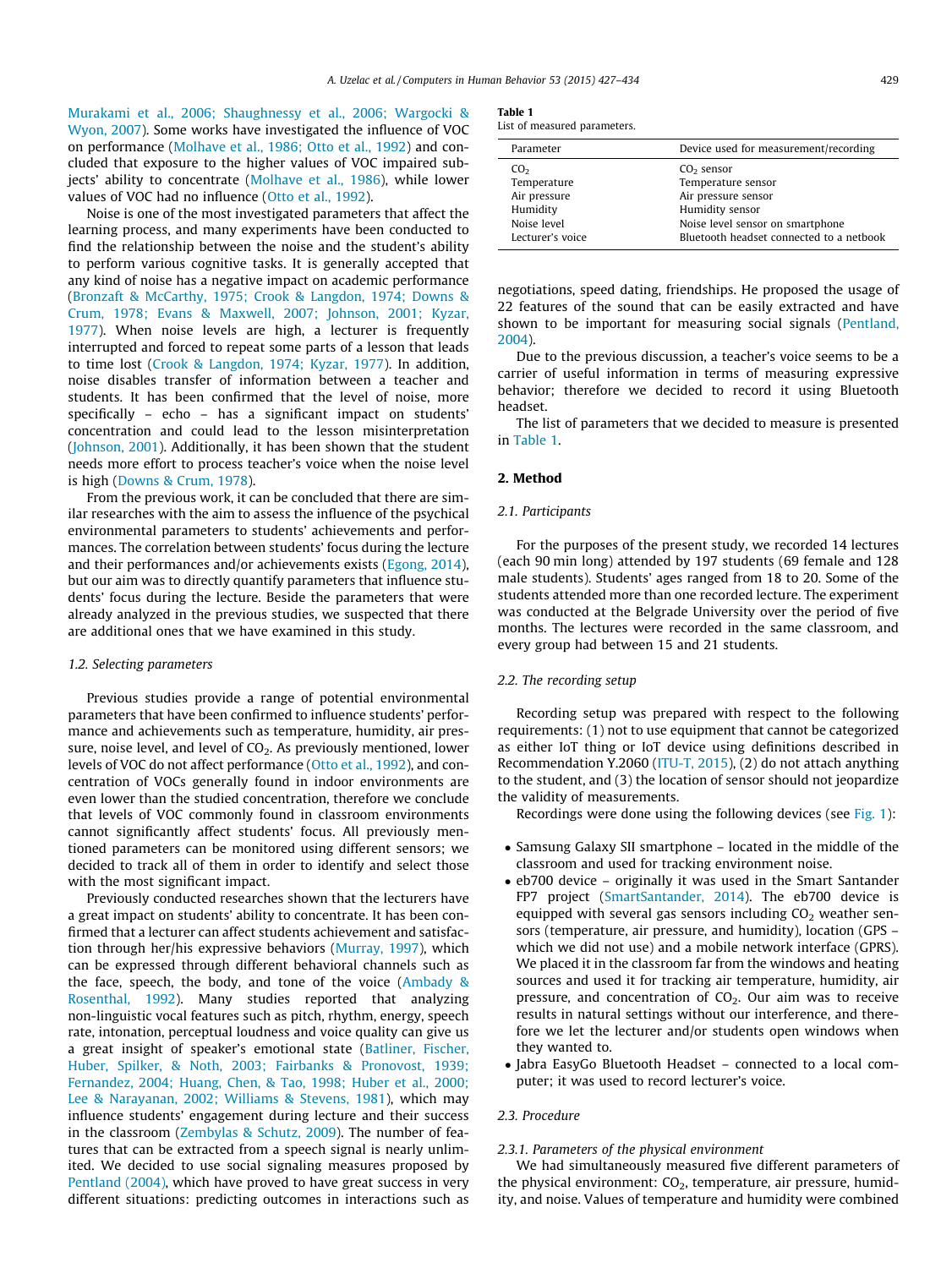<span id="page-3-0"></span>

Fig. 1. The recording setup.

using humidex formula [\(Masterton & Richardson, 1979](#page-6-0)). The humidex combines temperature and humidity into one number to reflect the temperature perceived and represents a measure of thermal discomfort. As it considers the two most important factors that affect thermal comfort, it is a better method of measuring how hot a person really feels; more than either temperature or humidity alone ([Orosa, Costa, Rodríguez-Fernández, & Roshan, 2014\)](#page-7-0). To the best of our knowledge, this is the first study where the influence of the humidex on students' focus is examined.

Sampled noise levels on each time-frame were analyzed using the following statistical methods: average, average of the absolute deviations, sum of squares of deviations, median, and standard deviation.

The sound was recorded at 8 kHz using a Bluetooth headset connected to a netbook. The feature extraction was done using a toolbox developed by the Human Dynamics group at Media Lab ([Pentland, 2006](#page-7-0)). This resulted in the following 22 acoustic features: mean of formant frequency, mean of confidence in formant frequency, mean of spectral entropy, mean of largest autocorrelation peak, mean of location of largest autocorrelation peak, mean of number of autocorrelation peaks, means of energy in frame, mean of time derivative of energy in frame, standard deviation of formant frequency, standard deviation of confidence in formant frequency, standard deviation of spectral entropy, standard deviation of value of largest autocorrelation peak, standard deviation of location of largest autocorrelation peak, standard deviation of number of autocorrelation peaks, standard deviation of energy in frame, standard deviation of time derivative of energy in frame, average length of voiced segment, average length of speaking segment, fraction of time speaking, voicing rate, fraction speaking over, and average number of short speaking segments.

#### 2.3.2. Annotating data

The aim of the data annotation was to differentiate segments of the lectures on which students were ''focused'' against segments on which they were ''not focused'' on a lecture. As we have defined focus as the students' subjective feeling of their ability to concentrate on a lecture at a given moment, techniques that determine focus by analyzing someone's eyes movement or EEG could not be applied here as we were more interested in students' self-evaluation of their focus. Furthermore, both mentioned methods require additional devices to be attached to the student that contradicts our initial requirements. The only way to obtain this information was by asking students to rate if they feel able to concentrate or not at a given moment. This was indicated during a lecture by pressing one of the two buttons on a web page. As students were asked to perform only one click, the obstruction to students' activity was minimal. After a time, we assume that students got used to this action and that the disturbance became minimal. The total recorded material lasted 21 h, and the segmentation was done based on the number of votes in 30 s intervals. The selection of the time frame length was based on the preliminary pilot experiment done with different time frames and achieved accuracies.

While preparing the training dataset we annotated segments of a lecture as ''focused'' and ''not focused'' with respect to the following restrictions:

- Segments with more than 90% negative votes were annotated as ''not-focused''.
- Segments with more than 90% positive votes were annotated as ''focused''.
- Segments with less than 90% either negative or positive votes were discarded.
- Multiple votes from the same students for one segment were discarded.
- Segments with excessive hum were discarded.

After applying these restrictions, we received a dataset with 121 30-s-long segments, where every segment represents a dataset instance with 31 attributes.

# 3. Results

The null hypothesis states that there is no difference between the attribute values on the segments labeled as ''focused'' and their values on the segments labeled as ''not focused''. After performing t-test using significance value of 0.05 for each attribute, the null hypothesis was rejected for eight parameters. Therefore, we segregated these eight attributes to investigate their impact on students' focus.

These eight attributes that were rejected by the null hypothesis have values that significantly differ on the segments labeled as ''focused'' from the segments labeled as ''not focused''. Therefore, we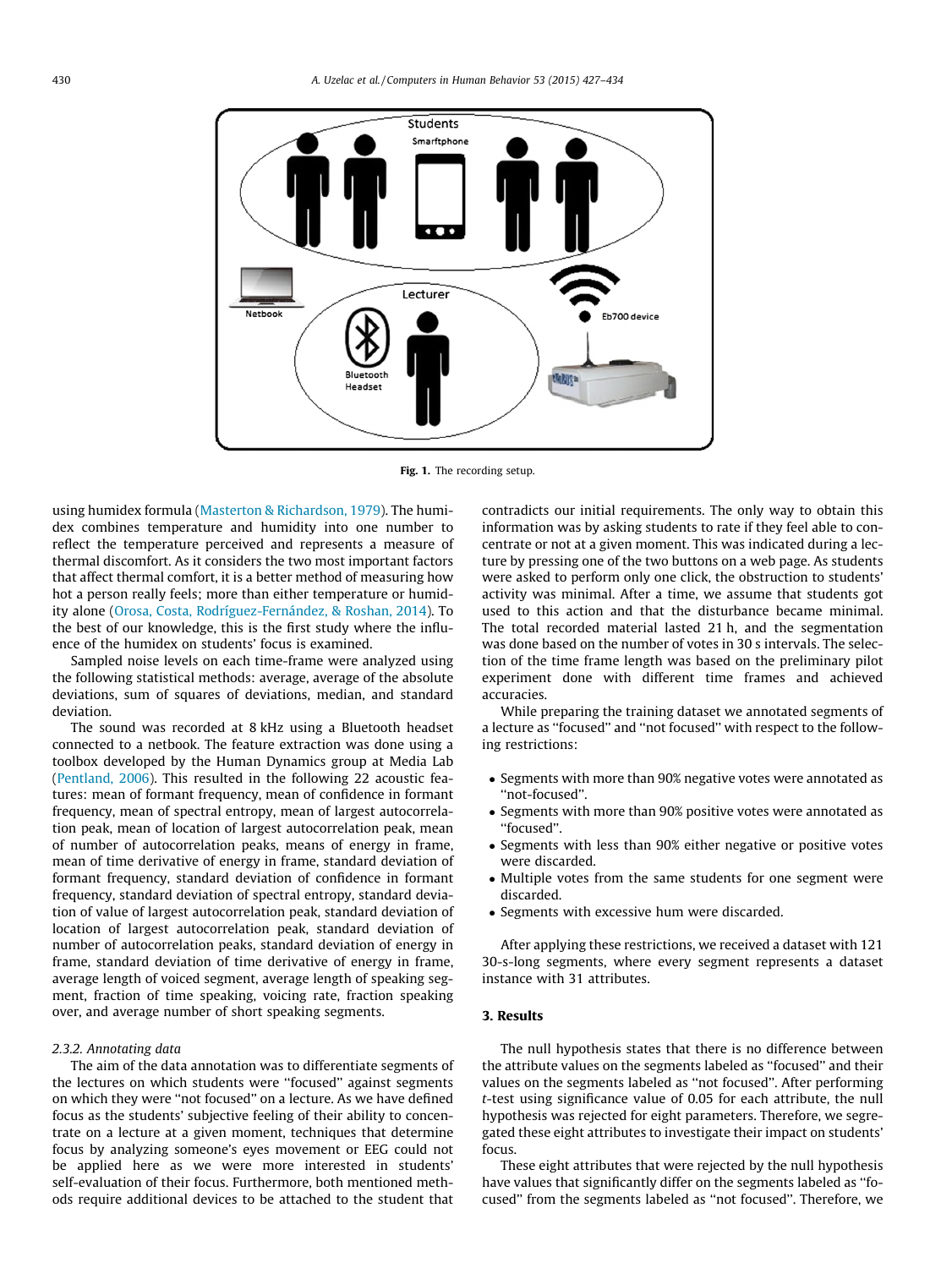have segregated them to investigate if we can use these values to conclude if a particular segment of a lecture belongs to the ''focused'' or ''not focused'' class.

From all the features extracted from the lecturer's voice, the null hypothesis was rejected for the following attributes: mean of formant frequency, standard deviation of formant frequency, standard deviation of confidence in formant frequency, and standard deviation of the number of autocorrelation peaks. From all the statistical analyzes we performed on the noise level, the null hypothesis was rejected for the following two attributes: the average of the absolute deviations and standard deviation. From all the parameters of the physical environment, the null hypothesis was rejected for the humidex and the level of  $CO<sub>2</sub>$ .

Detailed list of the attributes that were rejected by the null hypothesis is presented in Table 2.

As it was expected from the previous researches ([Bako-Biro](#page-6-0) [et al., 2012; Coley et al., 2007; Ito et al., 2006; Molhave et al.,](#page-6-0) [1986; Murakami et al., 2006; Otto et al., 1992; Shaughnessy](#page-6-0) [et al., 2006; Wargocki & Wyon, 2007\)](#page-6-0), the mean value of the amount of  $CO<sub>2</sub>$  for the segments on which students were focused was lower than for the segments on which students were not focused. This confirms previous findings that greater values of  $CO<sub>2</sub>$  have an adverse impact on students' focus. Our experiment shows that students are more focused when the humidex is lower, which means that students feel less hot.

Along with the previously described expected findings, there are several new contributions. When students are quiet, lecturer's voice is more distinguished and produces more variations in noise levels, and that explains why the average of the absolute deviations on the noise level is higher when students are focused. Similarly, when lecturer's voice is more dominant than the noise, values of noise levels are more spread out, which leads to having the mean of sum of squares of deviations and the mean of standard deviation of noise levels to be higher when students are focused.

We found out that formant frequency values for the lecturer's voice were higher when students were focused while the standard deviation is lower. Standard deviations of formant frequency and standard deviations of confidence in formant frequency play a role in determining the emphasis that indicates the strength of the speaker's motivation [\(Lepri, 2009](#page-6-0)). Higher values of formant frequency imply that the lecturer has strong motivation while little variations in standard deviation represent the strength of lecturer's mental focus ([Lepri, 2009](#page-6-0)) which leads to the better presentation and causes better focus. Autocorrelation is used to find periodic components in the signal. Voiced frames are characterized by small number of autocorrelation peaks while unvoiced frames result in a large number of small peaks. Therefore, high values for standard deviation of number of autocorrelation peaks represent frames with a high mixture of voiced and unvoiced segments which can be interpreted as frames with higher student's activity, and yield to better focus.

# 3.1. Machine algorithm performance

As a result of data annotation and analysis, we received the dataset with eight attributes that have significantly different values on the segments labeled as ''focused'' from the segments labeled as ''not focused''. Our next step was to examine if we can use these values to train a classifier to recognize if a particular segment of a lecture belongs to the ''focused'' or ''not focused'' class. We have used the obtained dataset to train ten different classifiers with the aim to find the one with the highest recognition accuracy.

Weka toolkit ([Hall et al., 2009\)](#page-6-0) was used to evaluate their classification performance using 10-fold cross-validation ([Refaeilzadeh, Thang, & Liu, 2008\)](#page-7-0). The performance was measured using the following indicators: Accuracy, True positive rate, False positive rate, Precision, Recall time and Cohen's Kappa coefficient ([Vieira & Kaymak, 2010](#page-7-0)). Every classifier was tested using the same dataset as the input to the Weka toolkit. The AdaBoost M1 classifier ([Freund & Schapire, 1996\)](#page-6-0) showed the best recognition accuracy (86.78%) with the highest Kappa value (0.74), while kNN had the worst recognition accuracy (79.34%) with the lowest Kappa value (0.59). This can be explained by the size of our dataset: if the training dataset is small, then high bias/low variance classifiers (such as AdaBoost) have the advantage over the low bias/high variance classifiers (kNN) ([Manning, Raghavan, & Schutze, 2008\)](#page-6-0). The complete list of evaluated classifiers, with their recognition accuracies are presented in [Table 3](#page-5-0).

In order to evaluate the impact of individual attributes on the classifier accuracy, we conducted a series of trials by removing one of the attributes in each trial. Kappa statistics was used as an indicator of attribute significance [\(Vieira & Kaymak, 2010\)](#page-7-0). The recognition accuracy of the classifier after removing each one of the attributes can be seen in [Table 4.](#page-5-0)

#### Table 2

Analysis of the attributes rejected by the null hypothesis.

| Parameter name                                              | Device used for<br>measuring/<br>recording    | How it was sampled or analyzed                                                                            | Mean value for<br>focused<br>segments | Mean value for not<br>focused segments | Significance<br>(p) |
|-------------------------------------------------------------|-----------------------------------------------|-----------------------------------------------------------------------------------------------------------|---------------------------------------|----------------------------------------|---------------------|
| CO <sub>2</sub>                                             | $CO2$ sensor                                  | One value for 30 s interval                                                                               | 468.5593                              | 469.4396                               | 0.001               |
| Humidex                                                     | Temperature and<br>humidity sensor            | Temperature combined with humidity using humidex<br>formula                                               | 14.49529                              | 15.83215178                            | 0.001               |
| Mean of formant frequency                                   | Bluetooth<br>connected to a<br>netbook        | Extracted from 8 kHz audio sequence                                                                       | 255.2373333                           | 235.5921541                            | 7.60525E-14         |
| Standard deviation of<br>formant frequency                  | <b>Bluetooth</b><br>connected to a<br>netbook | Extracted from 8 kHz audio sequence                                                                       | 0.259177                              | 0.276481967                            | 0.006               |
| Standard deviation of<br>confidence in formant<br>frequency | Bluetooth<br>connected to a<br>netbook        | Extracted from the recorded 8 kHz audio sequence                                                          | 0.681755                              | 0.66376557                             | 0.014               |
| Standard deviation of<br>number of<br>autocorrelation peaks | Bluetooth<br>connected to a<br>netbook        | Extracted from the recorded 8 kHz audio sequence                                                          | 2.947512                              | 2.7924623                              | 0.002               |
| Average of the absolute<br>deviations                       | Noise level sensor                            | Sampled every second (30 values per sequence) on<br>which we performed average of the absolute deviations | 3.17759                               | 2.845405                               | 0.014               |
| Standard deviation                                          | Noise level sensor                            | Sampled every second (30 values per sequence) on<br>which we performed standard deviation                 | 3.9661557                             | 3.50103017                             | 0.006               |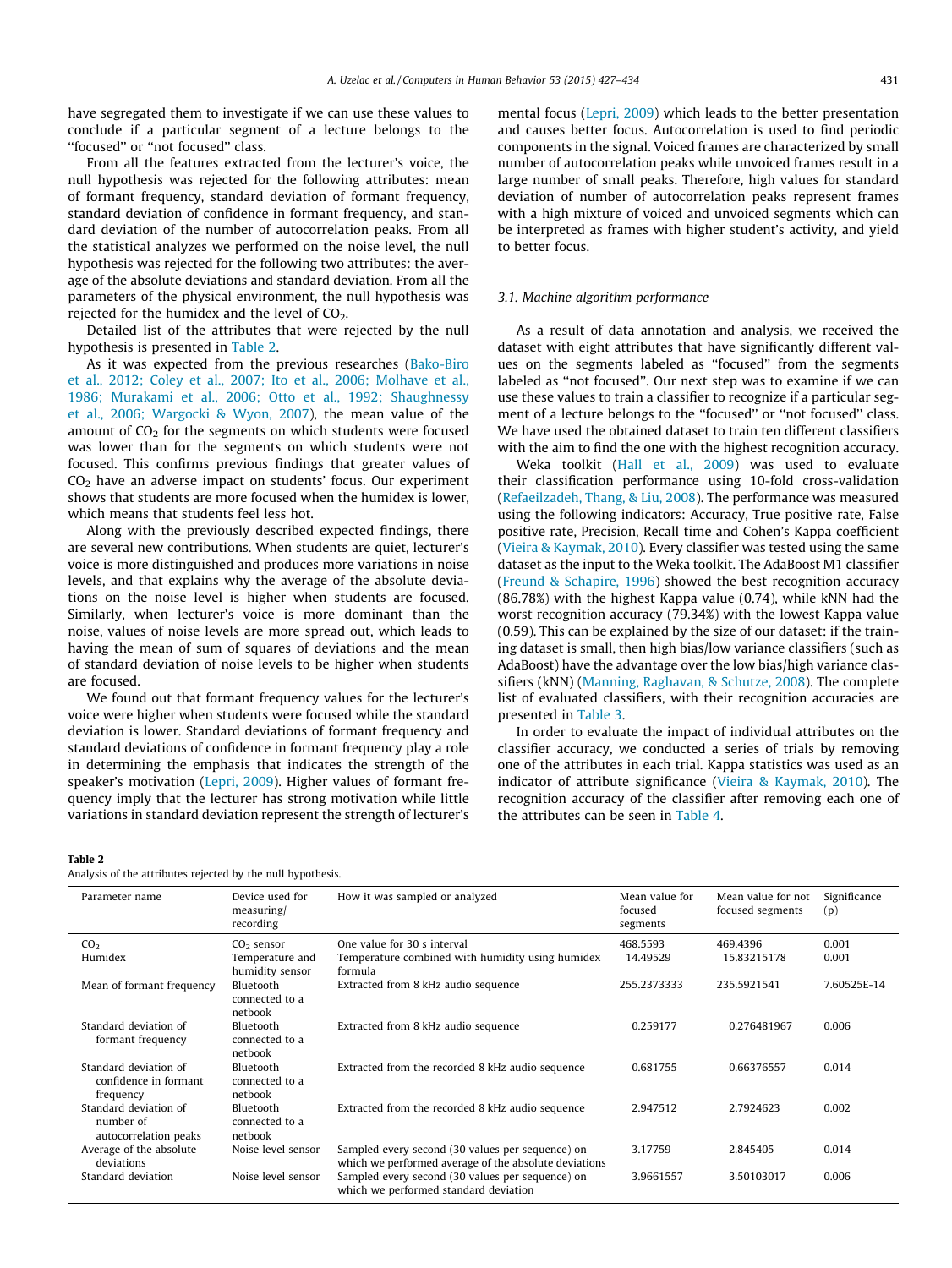#### <span id="page-5-0"></span>Table 3

Results for different classifier using 10-fold cross-validation.

| Algorithm                                                             | Accuracy (%) | TP   | FP   | Precision | Recall | Kappa |
|-----------------------------------------------------------------------|--------------|------|------|-----------|--------|-------|
| AdaBoost M1                                                           | 86.78        | 0.87 | 0.13 | 0.87      | 0.82   | 0.74  |
| Random forest Breiman (2001)                                          | 84.30        | 0.84 | 0.16 | 0.84      | 0.84   | 0.69  |
| MultiBoosting Webb (2000)                                             | 82.64        | 0.83 | 0.17 | 0.83      | 0.83   | 0.65  |
| Nearest neighbor using non-nested generalized exemplars Martin (1995) | 82.64        | 0.83 | 0.17 | 0.83      | 0.83   | 0.65  |
| Decision table Kohavi (1995)                                          | 81.82        | 0.82 | 0.18 | 0.82      | 0.82   | 0.64  |
| Alternating decision tree Freund and Mason (1999)                     | 81.82        | 0.82 | 0.18 | 0.82      | 0.82   | 0.64  |
| Baves Net                                                             | 80.99        | 0.81 | 0.19 | 0.81      | 0.81   | 0.62  |
| Best first decision tree Shi (2007)                                   | 80.99        | 0.81 | 0.19 | 0.81      | 0.81   | 0.62  |
| NaïveBayes John and Langley (1995)                                    | 79.34        | 079  | 0.21 | 0.79      | 0.79   | 0.59  |
| kNN                                                                   | 79.34        | 0.79 | 0.21 | 0.79      | 0.79   | 0.59  |

#### Table 4

Accuracy of the classifier after attribute removal.

| Feature                                                               | Accuracy<br>(%) | Kappa |
|-----------------------------------------------------------------------|-----------------|-------|
| Original                                                              | 86.78           | 0.74  |
| Mean formant frequency (from sound)                                   | 64.46           | 0.29  |
| Standard deviation of formant frequency (from sound)                  | 86.78           | 0.74  |
| Standard deviation of confidence in formant frequency<br>(from sound) | 86.78           | 0.74  |
| Standard deviation of number of autocorrelation peaks<br>(from sound) | 85.95           | 0.72  |
| Average of the absolute deviations (from noise)                       | 84.30           | 0.69  |
| Standard deviation (from noise)                                       | 86.78           | 0.74  |
| $CO2$ (from air)                                                      | 85.95           | 0.72  |
| Humidex (combination of temperature and humidity)                     | 8595            | 0.72  |

Results suggest that some attributes can be removed without affecting classifier's recognition accuracy. We removed three of them (the standard deviation of formant frequency, the standard deviation of confidence in formant frequency, and the standard deviation from noise) and repeated the cross-validation using the AdaBoost M1 algorithm. Our final dataset was reduced to only five attributes: the mean formant frequency, the standard deviation of number of autocorrelation peaks, the average of the absolute deviations of noise levels, the level of  $CO<sub>2</sub>$ , and humidex. This reduction has not changed the classifier's recognition accuracy. Our results suggest that AdaBoostM1 algorithm is able to effectively determine if students are focused on a lecture at a given moment only by analyzing values of these five attributes.

#### 4. Discussion

In this study, we have used IoT devices to measure numerous parameters of the physical environment in order to distinguish those that significantly affect students' focus. From five measured parameters of the physical environment, we segregated three parameters that have shown to be significant for determining students' focus: the level of  $CO<sub>2</sub>$ , the average value of the absolute deviations received from the noise, and the combination of temperature and humidity (humidex). Some other measured parameters (such as air pressure) appeared irrelevant as their levels were not significantly changing over time. It is left unclear if some of them would affect students' focus under different conditions. Beside this limitation, the advantage of this study is that it was conducted in uncontrolled natural settings opposite to the other researches that were mostly conducted in strictly controlled laboratory environments.

Although it has been confirmed that a lecturer can affect students' achievement through his/her expressive behavior ([Murray,](#page-7-0) [1997\)](#page-7-0), and that the voice is one of the channels for distributing expressive behavior [\(Ambady & Rosenthal, 1992](#page-6-0)), none of the studies have identified voice features that have influence on students'

focus. In the present study, we have investigated the influence of 22 different voice features and segregated two that have shown to be significant in determining students' focus: means formant frequency, and standard deviation of number of autocorrelation peaks.

Additionally, this paper provides performance evaluation of ten different machine learning algorithms and their ability to correctly recognize ''focused'' and ''not focused'' segments of the lecture using only values of these five parameters. It was revealed that AdaBoost M1 classifier had the best recognition accuracy among them (86.78%).

Determining ''focused'' and ''not focused'' segments of the lectures was based on the votes received from students in real time during the lecture, which differs from other studies that mostly rely on the data received after the lecture.

During the experiments, we have used devices that were available to our team, but some different device combinations are also possible. Alternative for the eb700 device is a cheap [Raspberry Pi](#page-7-0) [device \(raspberrypi.org, 2014\)](#page-7-0) equipped with necessary sensors, or Galileo board ([Intel, 2014](#page-6-0)). Instead of using a smartphone for measuring noise levels, any other smart device (such as a tablet) could had been used. All mentioned devices represent an IoT device as defined by ITU Recommendation ([ITU-T, 2015](#page-6-0)).

#### 4.1. Future work

One of the main limitations is that study was carried out for a short term in similar learning environments with similar number of students, so it would be useful to conduct a long-term study in different environments with different number of students. Therefore, the first future step would be to record more lectures in a diverse classroom settings with dissimilar number of students in order to extend the existing dataset and to evaluate trained classifier under different conditions. The next step will be directed towards implementing the system that will be able to automatically determine students' focus. We plan to use the same devices that we used in this research (smartphone, eb700 device, and a Bluetooth headset). These devices will be measuring parameters in real time and sending them to the server for further analysis. In order to determine if the students are focused on a lecture or not, we will use the AdaBoost M1 classifier trained on the extended dataset.

#### 4.2. Conclusions

This research represents an innovative approach to analyzing the impact of different parameters in the physical environment on students' focus based on the Internet of Things concept. Although prior researches agreed that certain parameters of the physical environment such as temperature, environment noise and level of  $CO<sub>2</sub>$  impact students' performance and/or achievements, to the best of our knowledge, there is no study that has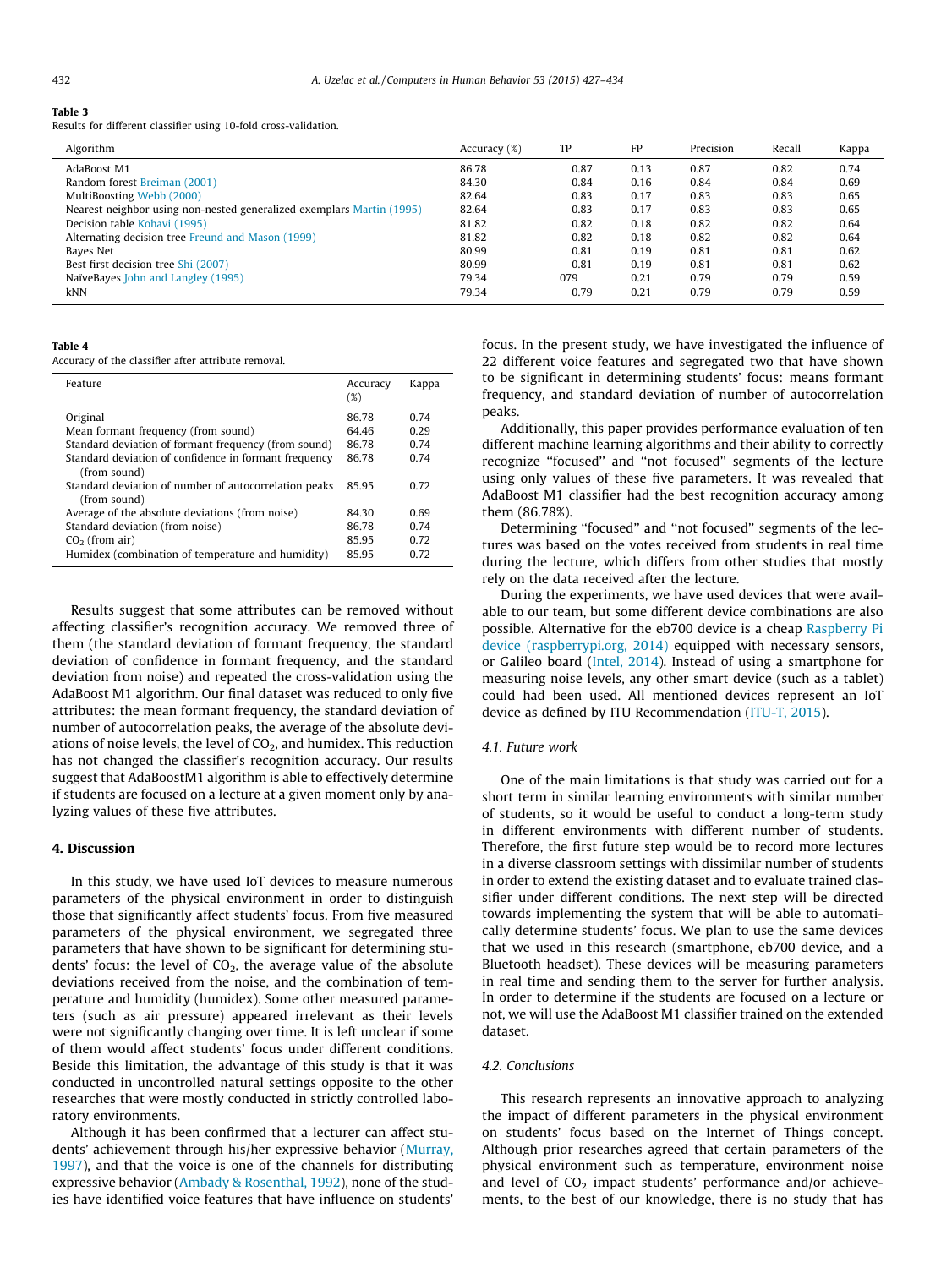<span id="page-6-0"></span>tried to examine their direct influence on students' focus. In this research, we have identified and thoroughly analyzed parameters of the physical environment that influence students' focus. Additionally, to the best of our knowledge, this is the first study where the correlation between lecturer's voice features and students' focus was interpreted.

Our results suggest that gathering of the following five parameters: the mean formant frequency (extracted from the lecturer's voice), the standard deviation of number of autocorrelation peaks (extracted from the lecturer's voice), the average of the absolute deviations of noise levels, the level of  $CO<sub>2</sub>$ , and humidex is a viable strategy for recognizing the students' focus during lecture. The experiment was conducted outside the laboratory – in the natural settings which implies that the results can be used in the real classrooms during actual lectures.

Additionally, the received results ensure us that it is possible to implement a smart classroom system that would be able to determine in real-time if a classroom environment is optimized to maximize student's ability to concentrate on a lecture at a given moment. Also, received results can be used as a basis for more general system that would be able to automatically optimize learning environment in real-time, to inform the lecturer if students' are focused or not, and give him/her useful suggestions related to his/her presentation.

#### References

- [Ambady, N., & Rosenthal, R. \(1992\). Thin slices of expressive behavior as predictors](http://refhub.elsevier.com/S0747-5632(15)30034-0/h0005) [of interpersonal consequences: A meta-analysis.](http://refhub.elsevier.com/S0747-5632(15)30034-0/h0005) Psychological Bulletin, 111(2), [256–274](http://refhub.elsevier.com/S0747-5632(15)30034-0/h0005).
- [Atif, Y. \(2013\). Pedagogy-based technology enhancement in tertiary education. In P.](http://refhub.elsevier.com/S0747-5632(15)30034-0/h0010) [Ordóñez de Pablos & R. Tennyson \(Eds.\),](http://refhub.elsevier.com/S0747-5632(15)30034-0/h0010) Strategic role of tertiary education and [technologies for sustainable competitive advantage](http://refhub.elsevier.com/S0747-5632(15)30034-0/h0010) (pp. 295–311). IGI-Global.
- Attwell, G. (2007). The personal learning environments The future of eLearning? eLearning Papers, 2(1). [<http://citeseerx.ist.psu.edu/viewdoc/download?doi=10.](http://citeseerx.ist.psu.edu/viewdoc/download?doi=10.1.1.97.3011%26rep=rep1%26type=pdf) [1.1.97.3011&rep=rep1&type=pdf](http://citeseerx.ist.psu.edu/viewdoc/download?doi=10.1.1.97.3011%26rep=rep1%26type=pdf)> Retrieved 28.02.15.
- Attwell, G., Cook, J., & Ravenscroft, A. (2009). Appropriating technologies for contextual knowledge: Mobile personal learning environments. In Proceedings of the 2nd world summit on knowledge society (pp. 15–25).
- [Bako-Biro, Z., Clements-Croome, D. J., Kochhar, N., Awbi, H. B., & Williams, M. J.](http://refhub.elsevier.com/S0747-5632(15)30034-0/h0025) [\(2012\). Ventilation rates in schools and pupils' performance.](http://refhub.elsevier.com/S0747-5632(15)30034-0/h0025) Building and [Environment, 48](http://refhub.elsevier.com/S0747-5632(15)30034-0/h0025), 215–223.
- [Batliner, A., Fischer, K., Huber, R., Spilker, J., & Noth, E. \(2003\). How to find trouble in](http://refhub.elsevier.com/S0747-5632(15)30034-0/h0030) communication. [Speech Communication, 40](http://refhub.elsevier.com/S0747-5632(15)30034-0/h0030)(1), 117–143.
- [Bogdanovic, Z., Barac, D., Jovanic, B., Popovic, S., & Radenkovic, B. \(2014\). Evaluation](http://refhub.elsevier.com/S0747-5632(15)30034-0/h0035) [of mobile assessment in a learning management system.](http://refhub.elsevier.com/S0747-5632(15)30034-0/h0035) British Journal of [Educational Technology, 45](http://refhub.elsevier.com/S0747-5632(15)30034-0/h0035)(2), 231–244.
- [Breiman, L. \(2001\). Random forests.](http://refhub.elsevier.com/S0747-5632(15)30034-0/h0040) Machine Learning, 45(1), 5–32.
- [Bronzaft, A. L., & McCarthy, D. P. \(1975\). The effect of elevated train noise on reading](http://refhub.elsevier.com/S0747-5632(15)30034-0/h0045) ability. [Environment and Behaviour, 7](http://refhub.elsevier.com/S0747-5632(15)30034-0/h0045)(4), 517–527.
- Chang, C. H. (2011). Smart classroom roll caller system with IOT architecture. In Proceedings of the 2nd international conference on innovations ni bio-inspired computing and applications (pp. 356–360).
- [Coley, D. A., Greeves, R., & Saxby, B. K. \(2007\). The effect of low ventilation rates on](http://refhub.elsevier.com/S0747-5632(15)30034-0/h0055) [the cognitive function of a primary school class.](http://refhub.elsevier.com/S0747-5632(15)30034-0/h0055) The International Journal of [Ventilation, 6](http://refhub.elsevier.com/S0747-5632(15)30034-0/h0055)(2), 107–112.
- [Conde, M. A., García-Peñalvo, F. J., Alier, M., & Piguillem, J. \(2013\). The](http://refhub.elsevier.com/S0747-5632(15)30034-0/h0060) [implementation, deployment and evaluation of a mobile personal learning](http://refhub.elsevier.com/S0747-5632(15)30034-0/h0060) environment. [Journal of Universal Computer Science, 19](http://refhub.elsevier.com/S0747-5632(15)30034-0/h0060)(7), 854–872.
- [Crook, M. A., & Langdon, F. J. \(1974\). The effects of aircraft noise in schools around](http://refhub.elsevier.com/S0747-5632(15)30034-0/h0065) London Airport. [Journal of Sound and Vibration, 34](http://refhub.elsevier.com/S0747-5632(15)30034-0/h0065)(2), 221–232.
- [Despotovic-Zrakic, M., Simic, K., Labus, A., Milic, A., & Jovanic, B. \(2013\). Scaffolding](http://refhub.elsevier.com/S0747-5632(15)30034-0/h0070) [environment for adaptive e-learning through cloud computing.](http://refhub.elsevier.com/S0747-5632(15)30034-0/h0070) *Educational*<br>[Technology & Society, 16](http://refhub.elsevier.com/S0747-5632(15)30034-0/h0070)(3), 301–314.
- [Downs, D., & Crum, M. \(1978\). Processing demands during auditory learning under](http://refhub.elsevier.com/S0747-5632(15)30034-0/h0075) degraded listening conditions. [Journal of Speech and Hearing Research, 21](http://refhub.elsevier.com/S0747-5632(15)30034-0/h0075), [702–714](http://refhub.elsevier.com/S0747-5632(15)30034-0/h0075).
- [Egong, A. I. \(2014\). Reading culture and academic achievement among secondary](http://refhub.elsevier.com/S0747-5632(15)30034-0/h0080) school students. [Journal of Education and Practice, 5](http://refhub.elsevier.com/S0747-5632(15)30034-0/h0080)(3), 132–136.
- [Evans, G. W., & Maxwell, L. \(2007\). Chronic noise exposure and reading deficits: The](http://refhub.elsevier.com/S0747-5632(15)30034-0/h0085) [mediating effects of language acquisition.](http://refhub.elsevier.com/S0747-5632(15)30034-0/h0085) Environment and Behaviour, 29(5), [638–657](http://refhub.elsevier.com/S0747-5632(15)30034-0/h0085).
- [Fairbanks, G., & Pronovost, W. \(1939\). An experimental study of the pitch](http://refhub.elsevier.com/S0747-5632(15)30034-0/h0090) [characteristics of the voice during the expression of emotions.](http://refhub.elsevier.com/S0747-5632(15)30034-0/h0090) Speech [Monographs, 6](http://refhub.elsevier.com/S0747-5632(15)30034-0/h0090), 87–104.
- [Felder, R. M., & Brent, R. \(1999\). How to improve teaching quality.](http://refhub.elsevier.com/S0747-5632(15)30034-0/h0095) Quality [Management Journal, 6](http://refhub.elsevier.com/S0747-5632(15)30034-0/h0095)(2), 9–21.
- Fernandez, R. A. (2004). Computational model for the automatic recognition of affect in speech. Doctoral dissertation. [<http://affect.media.mit.edu/pdfs/04.fernandez](http://affect.media.mit.edu/pdfs/04.fernandez-phd.pdf)[phd.pdf>](http://affect.media.mit.edu/pdfs/04.fernandez-phd.pdf) Retrieved 17.09.14.
- Freund, Y., & Mason, L. (1999). The alternating decision tree algorithm. In Proceedings of the 16th international conference on machine learning (pp. 124– 133).
- Freund, Y., & Schapire, R. (1996). Experiments with a new boosting algorithm. In Proceedings of the 13th international conference on machine learning (pp. 148– 156).
- [García-Peñalvo, F. J., Conde, M. Á., Alier, M., & Casany, M. J. \(2011\). Opening learning](http://refhub.elsevier.com/S0747-5632(15)30034-0/h0115) [management systems to personal learning environments.](http://refhub.elsevier.com/S0747-5632(15)30034-0/h0115) Journal of Universal [Computer Science, 17](http://refhub.elsevier.com/S0747-5632(15)30034-0/h0115)(9), 1222–1240.
- [Gligoric, N., Uzelac, A., Krco, S., Kovacevic, I., & Nikodijevic, A. \(2015\). Smart](http://refhub.elsevier.com/S0747-5632(15)30034-0/h0120) [classroom system for detecting level of interest a lecture creates in a classroom.](http://refhub.elsevier.com/S0747-5632(15)30034-0/h0120) [Journal of Ambient Intelligence and Smart Environments, 7](http://refhub.elsevier.com/S0747-5632(15)30034-0/h0120)(2), 271–284.
- [Halimi, K., Seridi-Bouchelaghem, H., & Faron-Zucker, C. \(2014\). An enhanced](http://refhub.elsevier.com/S0747-5632(15)30034-0/h0125) [personal learning environment using social semantic web technologies.](http://refhub.elsevier.com/S0747-5632(15)30034-0/h0125) [Interactive Learning Environments, 22](http://refhub.elsevier.com/S0747-5632(15)30034-0/h0125)(2), 165–187.
- [Hall, M., Frank, E., Holmes, G., Pfahringer, B., Reutemann, P., & Witten, I. H. \(2009\).](http://refhub.elsevier.com/S0747-5632(15)30034-0/h0130) [The WEKA data mining software: An update.](http://refhub.elsevier.com/S0747-5632(15)30034-0/h0130) ACM SIGKDD Explorations [Newsletter, 11](http://refhub.elsevier.com/S0747-5632(15)30034-0/h0130)(1), 10–18.
- [Hartley, J., & Davies, I. K. \(1978\). Note-taking: A critical review.](http://refhub.elsevier.com/S0747-5632(15)30034-0/h0135) Programmed [Learning and Educational Technology, 15](http://refhub.elsevier.com/S0747-5632(15)30034-0/h0135), 207–224.
- [Howarth, E., & Hoffman, M. S. \(1984\). A multidimensional approach to the](http://refhub.elsevier.com/S0747-5632(15)30034-0/h0140) [relationship between mood and weather.](http://refhub.elsevier.com/S0747-5632(15)30034-0/h0140) British Journal of Psychology, 75(1), [15–23.](http://refhub.elsevier.com/S0747-5632(15)30034-0/h0140)
- Huang, T. S., Chen, L., & Tao, H. (1998). Bimodal emotion recognition by man and machine. In Proceedings of ATR workshop on virtual communication environments, Japan.
- Huber, R., Batliner, A., Buckow, J., Noth, E., Warnke, V., & Niemann, H. (2000). Recognition of Emotion in realistic dialog scenario. In Proceedings of the international conference spoken language processing (Vol. 1, pp. 665–668).
- Intel (2014). Intel Galileo Gen 2 Development Board. <[http://www.](http://www.intel.com/content/www/us/en/do-it-yourself/galileo-maker-quark-board.html) [intel.com/content/www/us/en/do-it-yourself/galileo-maker-quark-board.html>](http://www.intel.com/content/www/us/en/do-it-yourself/galileo-maker-quark-board.html) Retrieved 11.09.14.
- [Ito, K., Murakami, S., Kaneko, T., & Fukao, H. \(2006\). Study on the productivity in](http://refhub.elsevier.com/S0747-5632(15)30034-0/h0160) [the classroom \(Part 2\): Realistic simulation experiment on effects of air](http://refhub.elsevier.com/S0747-5632(15)30034-0/h0160) [quality/thermal environment on learning performance.](http://refhub.elsevier.com/S0747-5632(15)30034-0/h0160) Healthy Buildings, [207–212](http://refhub.elsevier.com/S0747-5632(15)30034-0/h0160).
- ITU-T (2015). Telecommunication standardization sector of international telecommunication union. Overview of the internet of things, Recommendation ITU-T Y.2060. <[http://www.itu.int/ITU-T/recommendations/](http://www.itu.int/ITU-T/recommendations/rec.aspx?rec=y.2060) [rec.aspx?rec=y.2060>](http://www.itu.int/ITU-T/recommendations/rec.aspx?rec=y.2060) Retrieved 28.2.15.
- John, G. H., & Langley, P. (1995). Estimating continuous distributions in Bayesian classifiers. In Proceedings of the 11th conference on uncertainty in artificial intelligence (pp. 338–345).
- [Johnson, E. \(2001\). Let's hear it for learning: Improving classroom acoustics can](http://refhub.elsevier.com/S0747-5632(15)30034-0/h0175) [maximize student productivity at a minimal cost.](http://refhub.elsevier.com/S0747-5632(15)30034-0/h0175) American School and [University, 73](http://refhub.elsevier.com/S0747-5632(15)30034-0/h0175)(11), 28–30.
- [Juarros, M. V., Ibáñez, S. J., & de Benito Crosetti, B. \(2014\). Research results of two](http://refhub.elsevier.com/S0747-5632(15)30034-0/h0180) [personal learning environments experiments in a higher education institution.](http://refhub.elsevier.com/S0747-5632(15)30034-0/h0180) [Interactive Learning Environments, 22](http://refhub.elsevier.com/S0747-5632(15)30034-0/h0180)(2), 205–220.
- Kohavi, R. (1995). The power of decision tables. In Proceedings of the 8th European conference on machine learning (pp. 174–189).
- Kompen, R. T., Edirisingha, P., Monguet, & J. M. (2009). Using web 2.0 applications as supporting tools for personal learning environments. In Proceedings of the 2nd world summit on knowledge society (pp. 33–40).
- [Kyzar, B. L. \(1977\). Noise pollutions and schools: How much is too much?](http://refhub.elsevier.com/S0747-5632(15)30034-0/h0195) Council of [Educational Facilities Planners Journal, 4](http://refhub.elsevier.com/S0747-5632(15)30034-0/h0195), 10–11.
- Lee, C. M., & Narayanan, S. S. (2002). Combining acoustic and language information for emotion recognition. In Proceedings of the international conference on speech and language processing (pp. 873–876).
- Lepri, B. (2009). Multimodal recognition of social behaviors and personality traits in small group interaction. Ph.D. Thesis, DIT University of Trento.
- [Luo, Q., Zhou, J., Wang, F., & Shen, L. \(2009\). Context aware multimodal interaction](http://refhub.elsevier.com/S0747-5632(15)30034-0/h0210) model in standard natural classroom. [Lecture Notes in Computer Science, 5685](http://refhub.elsevier.com/S0747-5632(15)30034-0/h0210), [13–23.](http://refhub.elsevier.com/S0747-5632(15)30034-0/h0210)
- [Lytras, M. D., & Ordóñez de Pablos, P. \(2011\). Software technologies in knowledge](http://refhub.elsevier.com/S0747-5632(15)30034-0/h0215) society. [Journal of Universal Computer Science, 17](http://refhub.elsevier.com/S0747-5632(15)30034-0/h0215)(9), 1219–1221.
- Manning, C., Raghavan, P., & Schütze, H. (2008). *Introduction to information retrieval*.<br>Cambridge University Press. <http://nlp.stanford.edu/IR-book/html/ Cambridge University Press. <http://nlp.stanford.edu/IR-book/html [htmledition/choosing-what-kind-of-classifier-to-use-1.html>](http://nlp.stanford.edu/IR-book/html/htmledition/choosing-what-kind-of-classifier-to-use-1.html) Retrieved 17.09.14.
- Martin, B. (1995). Instance-based learning: Nearest neighbor with generalization. Master's thesis. <[http://www.cs.sun.ac.za/~kroon/courses/machine\\_learning/](http://www.cs.sun.ac.za/~kroon/courses/machine_learning/lecture2/martin_instance.pdf) [lecture2/martin\\_instance.pdf](http://www.cs.sun.ac.za/~kroon/courses/machine_learning/lecture2/martin_instance.pdf)> Retrieved 17.09.14.
- [Masterton, J. M., & Richardson, F. A. \(1979\). Humidex: A method of quantifying](http://refhub.elsevier.com/S0747-5632(15)30034-0/h0230) [human discomfort due to excessive heat and humidity.](http://refhub.elsevier.com/S0747-5632(15)30034-0/h0230) Atmospheric [Environment Service, Environment Canada](http://refhub.elsevier.com/S0747-5632(15)30034-0/h0230), 1–79.
- [Mendell, M. J., & Heath, G. A. \(2005\). Do indoor pollutants and thermal conditions in](http://refhub.elsevier.com/S0747-5632(15)30034-0/h0235) [school influence student performance? A critical review of the literature.](http://refhub.elsevier.com/S0747-5632(15)30034-0/h0235) Indoor Air, 15[\(1\), 27–52](http://refhub.elsevier.com/S0747-5632(15)30034-0/h0235).
- [Molhave, L., Bach, B., & Feddersen, O. F. \(1986\). Human reactions to low](http://refhub.elsevier.com/S0747-5632(15)30034-0/h0240) [concentrations of volatile organic compounds.](http://refhub.elsevier.com/S0747-5632(15)30034-0/h0240) Environment International, 12, [167–175](http://refhub.elsevier.com/S0747-5632(15)30034-0/h0240).